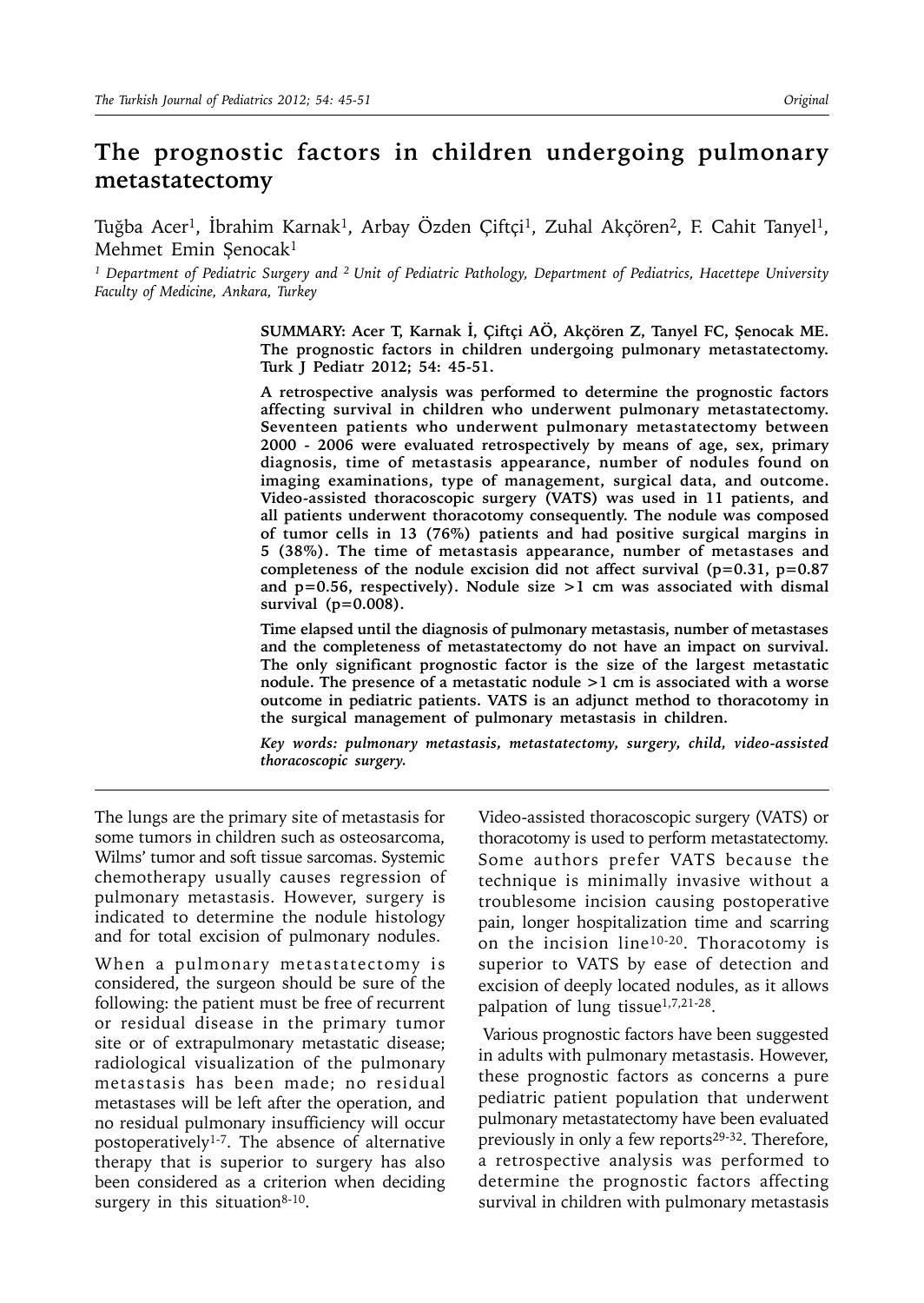who were treated by metastatectomy in a reference center.

#### **Material and Methods**

The patients who underwent excision of a pulmonary metastasis between 2000 and 2006 were evaluated retrospectively. The charts of the patients were reviewed for clinical features, radiological examinations and details of surgery. The age and sex, primary diagnosis, time elapsed from admission to development of metastasis, number of nodules found on imaging examinations, type of management, surgical findings and details of surgery, and outcome were noted. Patients who were referred for resection of pulmonary metastasis were evaluated accordingly with our previously published patient selection algorithm3.

### **Technique of Video-Assisted Thoracoscopic Surgery (VATS)**

Video-assisted thoracoscopic surgery was performed by applying standard rules. The patient was placed in the decubitus position on the side opposite to the location of the metastasis. Single lung ventilation technique was applied. Thoracoscopy was performed initially. The pleural space and the lung surface were evaluated through two ports: a 5 mm camera port and a 5 mm working port. The location and number of metastatic nodules were noted. The nodule was excised together with surrounding healthy tissue using electrocautery.

The surface was checked for bleeding and air leak and controlled by cautery, and then a chest tube was placed. Conversion to the thoracotomy was decided if the metastases could not be visualized on thoracoscopy. The lung surface was inspected and the lung was palpated carefully for nodules. If the nodule was superficial, a wedge resection was performed with surrounding normal-appearing tissue. A segmentectomy or lobectomy was preferred if the nodule was located deeply or the remaining part of the lung lobe could not be expanded after resection, respectively. A chest tube was placed at the end of the thoracotomy.

The data were expressed as mean  $\pm$  standard deviation (SD). The relations between the number or the size of the metastatic nodule and survival and the relation between the time of appearance of the nodule and survival were analyzed using Student's t test and chi-square test. P values lower than 0.05 were considered to be significant.

### **Results**

Seventeen patients were included. The clinical and surgical data are summarized in Table I and Table II. The male to female ratio was 12/5 and the mean age was 11.9 years (range: 5-17 years). The primary diagnoses were osteosarcoma (n=3), Ewing's sarcoma  $(n=2)$ , Wilms' tumor  $(n=2)$ , clear cell sarcoma  $(n=1)$ , renal cell carcinoma  $(n=1)$ , mesoblastic nephroma (n=1), primitive neuroectodermal

| Table I. Summary of Clinical Data |  |
|-----------------------------------|--|
|-----------------------------------|--|

| Case no | Age (year) | <b>Sex</b> | Primary disease          | Time interval to metastasis |  |
|---------|------------|------------|--------------------------|-----------------------------|--|
| 1       | 12         | M          | Wilms' tumor             | 8 years                     |  |
| 2       | 5          | M          | Wilms' tumor             | 1 years                     |  |
| 3       | 5.5        | F          | Clear cell sarcoma       | 17 months                   |  |
| 4       | 12         | M          | Renal cell carcinoma     | Present at admission        |  |
| 5       | 7          | F          | Mesoblastic nephroma     | 2 years                     |  |
| 6       | 15         | M          | Osteosarcoma             | 7 months                    |  |
|         | 13         | M          | Osteosarcoma             | 22 months                   |  |
| 8       | 15         | F          | Osteosarcoma             | 2 years                     |  |
| 9       | 17         | M          | Ewing's sarcoma          | Present at admission        |  |
| 10      | 17         | M          | Ewing's sarcoma          | 3 years                     |  |
| 11      | 13         | M          | Hodgkin lymphoma         | 7 months                    |  |
| 12      | 15         | M          | Non-Hodgkin lymphoma     | 5.5 years                   |  |
| 13      | 12         | M          | Hepatocellular carcinoma | Present at admission        |  |
| 14      | 7          | F          | <b>PNET</b>              | 19 months                   |  |
| 15      | 11         | F          | <b>PNET</b>              | 3.5 years                   |  |
| 16      | 10         | M          | Neurogenic sarcoma       | 3 months                    |  |
| 17      | 16         | M          | Rhabdomyosarcoma         | 5 months                    |  |

M: Male. F: Female. PNET: Primitive neuroectodermal tumor.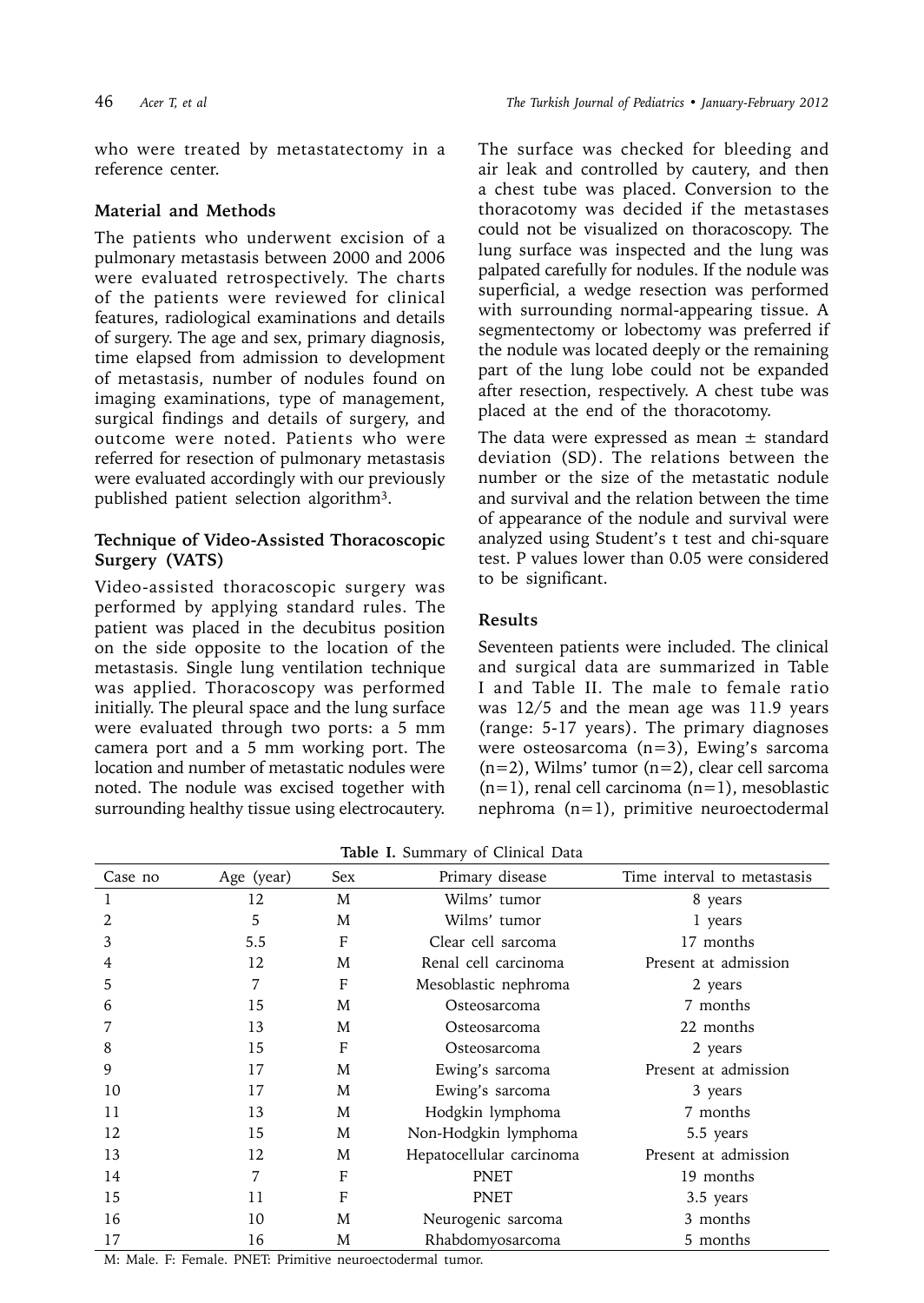| Pulmonary metastasis |                        |                |                  |                                          |                 |                          |            |
|----------------------|------------------------|----------------|------------------|------------------------------------------|-----------------|--------------------------|------------|
| Case no              | Location               | No             | Size (cm)        | Type of excision                         | Histopathology  |                          | Outcome    |
|                      |                        |                |                  |                                          | Diagnosis       | Margin                   |            |
| 1                    | $_{\rm LI}$            | 1              | 3x3.5            | $TT + wedge$ res.                        | Wilms' tumor    | $+$                      | <b>DOD</b> |
| $\overline{2}$       | LS, LI                 | 3              | $1 / 0.2 - 0.3$  | TS $/$ TT + wedge res.                   | Wilms' tumor    |                          | FOD        |
| 3                    | <b>RI</b>              | 1              | 0.5              | $TT + wedge$ res.                        | No active tumor |                          | ?          |
| 4                    | RI                     | $\overline{4}$ | 0.2              | $TS / TT + wedge$ res.                   | RCC             |                          | FOD        |
| 5                    | $_{\rm LI}$            | 1              | 2x3              | $TS / TT + lobectomy$                    | Cellular MN     | $\overline{\phantom{a}}$ | <b>DOD</b> |
| 6                    | RS, M                  | $\overline{4}$ | 1.2x0.3 / 0.3    | $TS / TT + wedge res.$                   | Osteosarcoma    | $+$                      | <b>DOD</b> |
| 7                    | <b>RS</b>              | 1              | $/$ 0.2<br>1x0.5 | $TT + wedge$ res.                        | Osteosarcoma    | $\overline{\phantom{0}}$ | FOD        |
| 8                    | RS                     | 1              | 0.4              | $TS / TT + wedge res.$                   | Osteosarcoma    | $\overline{\phantom{a}}$ | FOD        |
| 9                    | $_{\rm LI}$            | 1              | 1x0.5            | $TS / TT + wedge res.$                   | Ewing's sarcoma | $\overline{\phantom{a}}$ | <b>DOD</b> |
| 10                   | RI                     | 3              | 1.5 / 1 / 3      | $TT + wedge$ res.                        | Ewing's sarcoma | $+$                      | <b>DOD</b> |
| 11                   | <b>LS</b>              | 1              | 0.5x0.5          | TS $/$ TT + wedge res.                   | Lymphoma        | $+$                      | FOD        |
| 12                   | RS, RI                 | 8              | 0.2x0.3          | $TS + biopy$                             | No active tumor | $\overline{\phantom{a}}$ | FOD        |
| 13                   | RI                     | 1              | 0.4              | $TS / TT + wedge$ res.                   | No active tumor |                          | <b>DOD</b> |
| 14                   | <b>RS</b>              | 1              | 1x1              | $TT + segmentectomy$                     | PNET            |                          | <b>DOD</b> |
| 15                   | $\mathop{\mathrm{LI}}$ | 1              | 2.5x2            | $TT + wedge$ res.                        | PNET            | $\overline{\phantom{a}}$ | <b>DOD</b> |
| 16                   | RI                     | 1              | 1                | $TT + segmentectomy$                     | No active tumor | $\overline{\phantom{a}}$ | ?          |
| 17                   | LS, LI                 | 3              | 2x3 / 4          | $TT + LI$ lobectomy +<br>LS wedge biopsy | <b>RMS</b>      | $+$                      | <b>DOD</b> |

**Table II.** Radiological, Surgical and Histopathological Characteristics of the Pulmonary Metastasis

LI: Left inferior lobe. LS: Left superior lobe. RS: Right superior lobe. RI: Right inferior lobe. M: Middle lobe. TT: Thoracotomy. TS: Thoracoscopy. WT: Wilms' tumor. RCC: Renal cell carcinoma. MN: Mesoblastic nephroma. PNET: Primitive neuroectodermal tumor. DOD: Died of disease. FOD: Free of disease. Res: Resection.

tumor (PNET)  $(n=2)$ , lymphoma  $(n=2)$ , hepatocellular carcinoma  $(HCC)$  (n=1), malignant nerve sheath tumor  $(n=1)$ , and rhabdomyosarcoma (RMS)  $(n=1)$ . All patients received chemotherapy, and except for two lymphoma patients, underwent surgical excision for control of the primary tumor. Radiotherapy was used in cases with Wilms' tumor  $(n=1)$ , Ewing's sarcoma (n=2), Hodgkin disease  $(n=1)$ , PNET  $(n=1)$ , and RMS  $(n=1)$ .

Pulmonary metastasis was present at the time of admission in three patients and none of them underwent metastatectomy as an initial mode of treatment. The metastatic nodule appeared within a mean time of 2.27 years (range: 3 months – 8 years) in the remaining 14 cases. No significant relation was found between the appearance time and survival  $(p=0.31)$ .

The number of nodules detected on computed tomography (CT) did not correlate with the

number of nodules found on histopathological examination in 3 patients (17.6%). The CT underestimated the number of nodules. The mean number of metastases was  $2.12 \pm 1.9$ (range: 1 - 8). The number of metastases and survival time did not reveal a statistical significance (p=0.87).

Video-assisted thoracoscopic surgery (VATS) was used in 11 patients. The operation was started with thoracoscopy and then converted to mini-thoracotomy in 9 patients to find all nodules or to excise the nodule completely. One patient with lymphoma underwent only VATS for diffuse nodular involvement. VATS was also used to perform wedge resection in one of the osteosarcoma patients in whom the procedure was converted to thoracotomy.

All patients underwent thoracotomy, in one of them it was a staged thoracotomy. Wedge resection  $(n=12)$ , segmentectomy  $(n=2)$ ,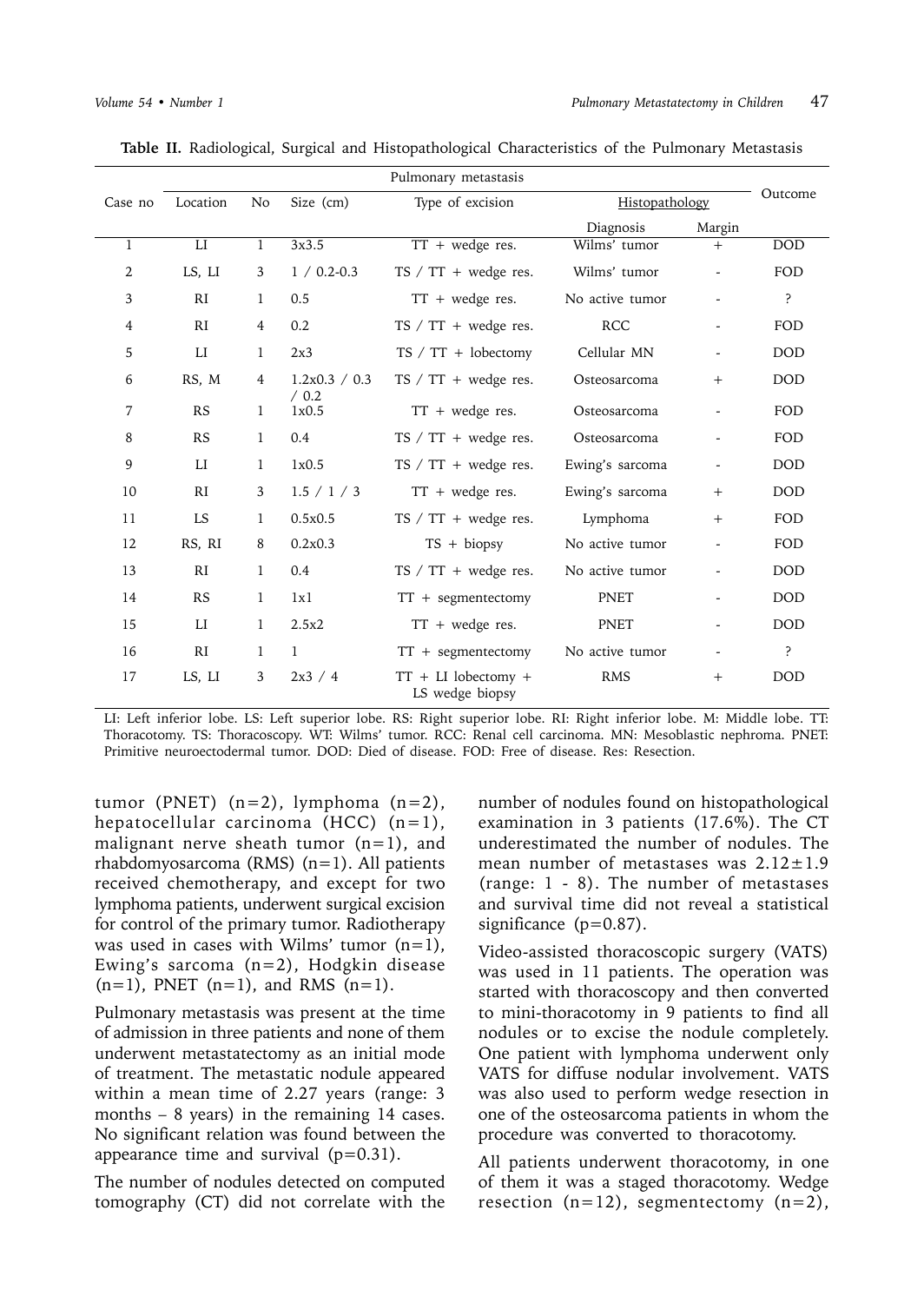lobectomy  $(n=2)$ , and biopsy only  $(n=1)$  were performed.

There was a solitary nodule in 11 patients; the numbers of nodules in the remaining patients were as follows: 3 nodules in 3 patients, 4 nodules in 2 patients and 8 nodules in 1 patient. The nodules were located in the superior lobe of the right lung  $(n=8)$ , middle lobe  $(n=2)$ , lower lobe of the right lung  $(n=13)$ , hilum of the right lung  $(n=1)$ , upper lobe of the left lung (n=4), and lower lobe of the left lung  $(n=8)$ .

The mean size of the excised metastatic nodules was  $1.44 \pm 1.24$  cm (range:  $0.2 - 4$  cm). All patients with a metastatic nodule size >1 cm died of disease (6/6); however, only 2 patients with nodule size  $<$ 1 cm (2/7) died. There was a statistically significant relation between the size of the largest metastatic nodule  $(>1$  cm) and survival  $(p=0.008)$ .

Histopathological examination revealed that the metastasis was composed of tumor cells in 13 patients (13/17), and surgical margins were positive for tumor cells in 5 of them (5/13). No active tumor cells were found in the remaining 4 patients (4/17). Surgical margins were free of tumor in 8 of 13 patients with tumor-positive metastasis, and 4 of them died (50%). Surgical margins were positive for tumor in 5 of 13 patients, and 4 of them died (80%). However, survival rates did not differ with regard to surgical margins ( $p=0.56$ ).

The mean follow-up period was 2 years (range: 1 – 4 years). Six patients are alive (35%), 5 patients are free of disease and 1 patient is under chemotherapy. Nine patients died of disease, of which, 8 had tumor-positive metastasis (89%). The remaining 2 were lost to follow-up.

Regarding the tumor positivity of the metastasis (n=13, 76%), 5 patients (5/13) are alive (4 are free of disease  $(4/13)$  and 1 is receiving chemotherapy), and 8 patients (8/13) died. Regarding tumor negativity of the metastasis (n=4, 24%), 1 patient is living, 1 patient died of disease and 2 patients (1 with disease, 1 without disease at the time of last contact) were lost to follow-up.

## **Discussion**

Pulmonary metastasis is usually encountered in the adult patient population, and thus most

of the knowledge on this subject has been derived from adult series. The adult series contain a limited number of pediatric cases. A brief review of the medical literature provided only a few articles concerning the prognostic factors in a pure pediatric patient group that underwent pulmonary metastatectomy29-32.

Various prognostic factors have been suggested in adults with pulmonary metastasis, such as number of nodules<sup>2,17,20,33,34</sup>, size of nodule<sup>2,17</sup>, uni- or bilaterality<sup>33</sup>, number of involved lung lobes10,35, time to development of metastasis and timing of surgery<sup>36,37</sup>, histology of the primary tumor<sup>2</sup>, completeness of excision<sup>5,9,33,36</sup>, age of patient<sup>17,34</sup>, need for conversion to open surgery<sup>17</sup>, recurrence at the primary tumor site<sup>9</sup>, and necessity for repeated thoracotomies<sup>2,9,34</sup>. It is really impossible to derive a common conclusion from these reports because some of them also contain pediatric patients<sup>5,33,34</sup>, and some of them have been composed of at least two groups of patients with different primary pathologies2,9,16-18,20,28,36-39.

Although of limited number, the pure pediatric reports have suggested prognostic factors are similar, as: number of nodules<sup>29-32</sup>, uni- or bilaterality<sup>29-31</sup>, increase in nodule size<sup>30</sup>, time to development of metastasis and timing of surgery<sup>31</sup>, nodal involvement<sup>31</sup>, completeness of excision<sup>29,31</sup>, age of patient<sup>29</sup>, and type of primary tumor29. Additionally, most contain at least two groups of patients with different primary pathologies<sup>3,15,29-31</sup>.

The present report is based on the results of pediatric pulmonary metastatectomy patients with various primary pathologies, such as Wilms' tumor, clear cell sarcoma, renal cell carcinoma, mesoblastic nephroma, osteosarcoma, Ewing's sarcoma, PNET, lymphoma, HCC, malignant nerve sheath tumor, and RMS. This report suggests no prognostic effect of time of metastasis appearance, number of metastases or completeness of the excision. However, nodule size >1 cm was found prognostic and associated with dismal outcome.

Various reports have suggested that increased numbers of nodules affect prognosis adver sely2,5,6,24,25,31,32, while others mention no relation between survival and the number of nodules4,7,9,23,26,29,35,39 as encountered in our report. Interestingly, two patients who underwent metastatectomy for 8 and 4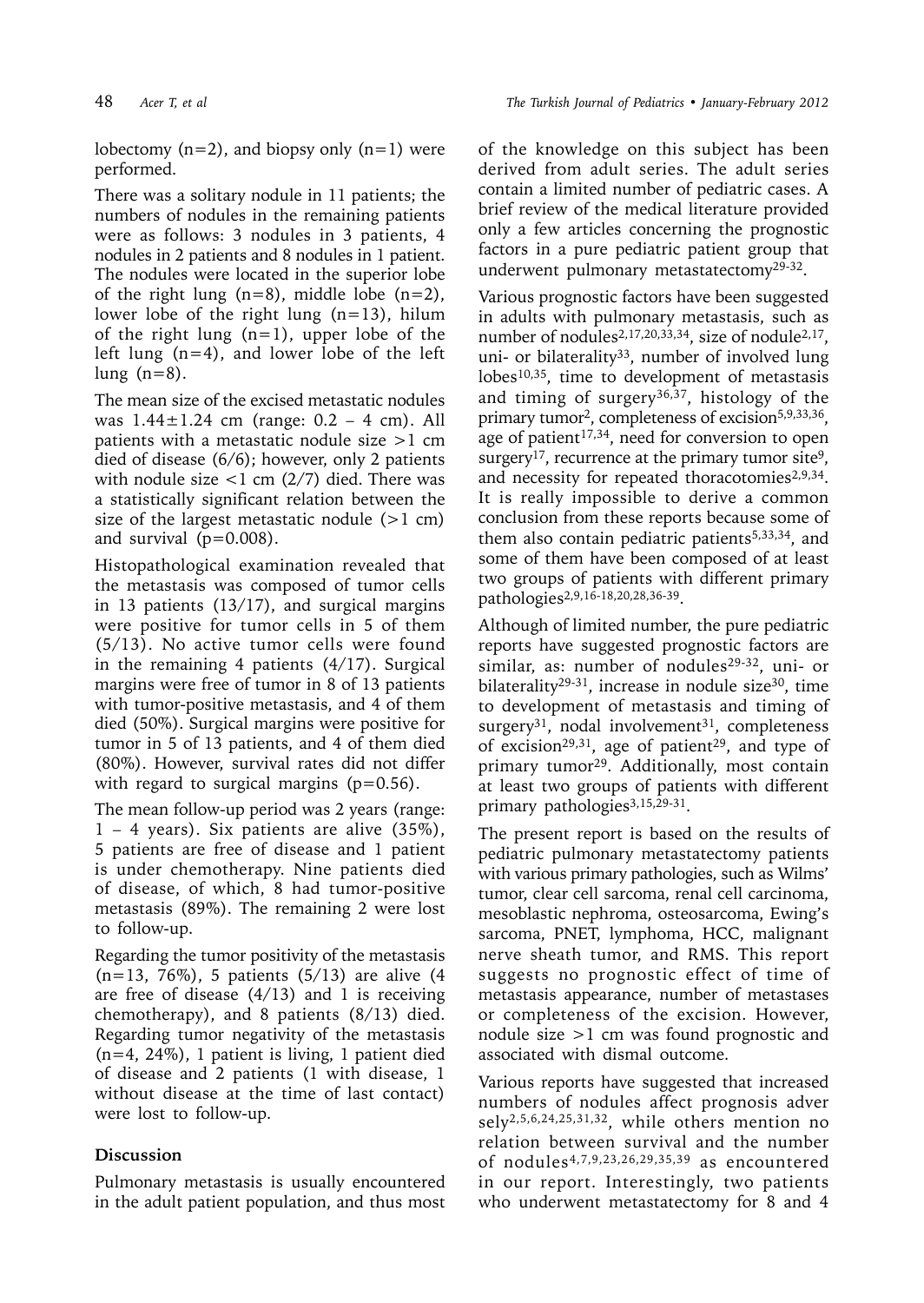nodules, respectively, are still alive and free of disease.

Many authors concluded that a longer diseasefree interval (DFI) has a positive impact on su rvival4,6,9,23,24,26,29,31,32; however, some contrary findings have been reported by others $7,25,35,39$ . We considered the patients whose pulmonary nodules were seen after the diagnosis of malignancy and determined that DFI was not a prognostic factor. The limited number of patients and different types of primary pathologies may explain this finding.

The size of the metastatic nodules may influence survival2,25, while some reports were unable to determine such an influence<sup>24,26,29</sup>. We showed that there was a relation between the size of the metastatic nodule and survival. The size of the nodule, which is the only factor we found to be correlated with survival, may reflect the short doubling time, which is the indicator of the malignant character of the tumor<sup>2</sup>. On the other hand, it should be kept in mind that the series were composed of many different malignancies, which have different biological behavior and various survival rates.

Computed tomography (CT) of the chest is a frequently used imaging method when determining the size and numbers of the metastatic nodules. However, it is known that CT may not show all of the pulmonary nodules. CT may overlook pulmonary nodules especially those <0.5 cm. It has been reported that 25% of cases have more nodules palpated during thoracotomy than are shown on chest  $CT^{27}$ . Similar conclusions have been reached in other reports3,11,15,18,21,22,31. It should be kept in mind that the type of CT is of utmost importance. Spiral CT has a higher accuracy in defining pulmonary nodules<sup>10,20</sup>. CT underestimated the number of pulmonary nodules in 17.6% of patients in the present series.

Complete excision of the metastases has been suggested as a significant prognostic factor in many reports<sup>4-6,9,23,25,29,31,32,40</sup>. Although completeness of excision did not reach a statistically significant importance in the present series, the surgeon always faces the impression of a demand to resect the metastasis completely. Therefore, the surgeon should plan surgery to resect all metastases with free surgical margins.

The type of the primary tumor may affect the management of pulmonary metastasis. The pulmonary involvement or metastasis of lymphoma, Wilms' tumor, HCC, and Ewing's sarcoma may be managed initially with chemotherapy and/or radiotherapy instead of primary pulmonary surgery41. Surgical excision is decided if pulmonary metastases do not disappear after chemotherapy and/or radiotherapy. On the other hand, initial total excision of all tumoral foci may be crucial for better survival rates in patients with osteosarcoma and soft tissue sarcoma2,4,8,14, 21,25,35.

The pediatric surgeon should be familiar with the usage of VATS and thoracotomy techniques for the diagnosis and treatment of pulmonary nodules. VATS has some advantages like limited surgical trauma with a consequent reduction in postoperative morbidity and pain, more rapid postoperative recovery, decreased length of hospital stay, lower medical costs, earlier resumption of work<sup>38</sup>, and cosmetic benefits. However, VATS does not allow tactile examination of the lung tissue and is usually useful for detection of superficially located lesions. Since the nodule may be overlooked even on CT, a deeply seated lesion cannot be diagnosed when only VATS is used. Some marking or pointing out procedures such as CTguided transthoracic needle placement<sup>10,13,14,19</sup>, injection of radioactive material to the nodules followed by use of tracer during VATS<sup>12</sup>, injection of blue dye to the pleural surface of the nodule<sup>10,12,14</sup>, and use of tactile probe during VATS11,14,16 were recommended for proper localization and complete excision of the nodules. Additionally, a new technique has been recommended as palpation of both lungs through a transxiphoid incision during excision of the pulmonary nodules by VATS<sup>18</sup>. In contrast, most authors think that direct palpation of lung tissue is essential to not overlook associated nodules, and thoracotomy has been recommended<sup>4,12</sup>.

In our series, in 9 cases, it was thought that exploration would not be sufficient during VATS and the procedure was converted to mini-thoracotomy to evaluate the lung tissue manually. Significant rates of conversion from VATS to thoracotomy have been reported previously for the same reason<sup>12-15,17,19-21</sup>.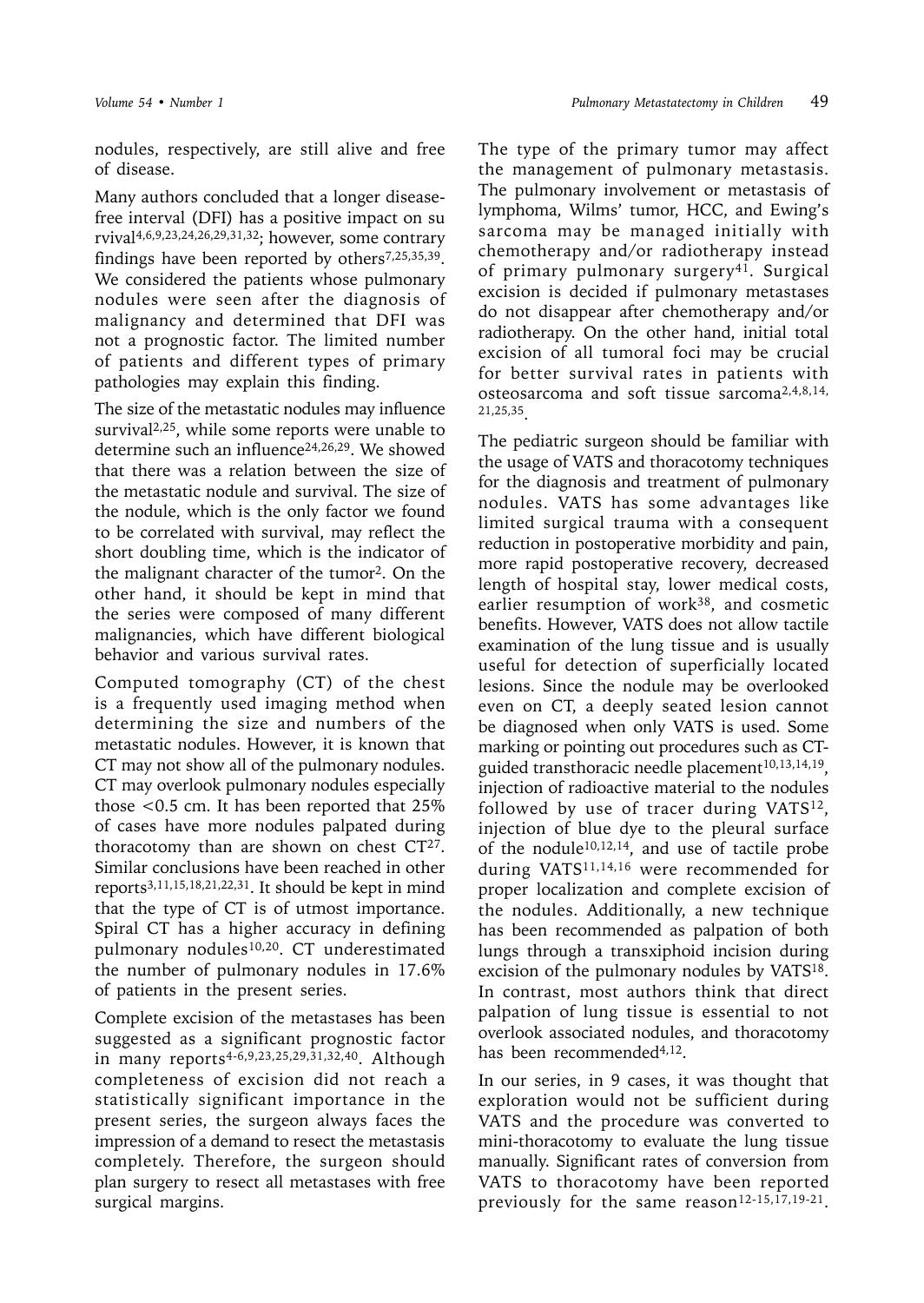Although this kind of approach has a scientific basis since more nodules have been found when the VATS procedure was converted to thoracotomy20,28, the consequent effect on survival should also be considered. Some recent studies concluded that there was no difference between thoracotomy and VATS based on patient survival<sup>11,38</sup>. They concluded that the nodules missed by CT, and which could not be seen during VATS, were too small to influence prognosis, and thus, their excision by thoracotomy did not alter the outcome<sup>13,38</sup>. This explanation seems logical; however, they selected patients with single peripheral nodule for VATS16,19,38. These selection criteria may also reflect the good outcome of the patients.

The criteria for choosing VATS or thoracotomy have been defined recently in a pediatric group of patients according to the number and localization of the metastatic nodules<sup>15</sup>. VATS has been recommended in children having <3 nodules and peripherally located nodules. The other cases have been considered to be suitable for thoracotomy15.

We used VATS as an adjunct method to open surgery in this series. VATS was performed initially to overview the pleural cavity and lung surfaces and then proceeded to preferably limited open surgery for complete evaluation of all lung tissue by manual examination.

Repeated thoracotomies were required in 25.8% of patients when they presented with recurrence7, and recurrent thoracotomies do not have an adverse prognostic effect<sup>2,5-7,25</sup>. Second thoracotomies were used in three patients presenting with recurrence in our series. It seems rational to perform repeat thoracotomies in patients who meet the surgical criteria for pulmonary metastatectomy<sup>3</sup>.

Time elapsed until the diagnosis of pulmonary metastasis, number of metastases and the completeness of metastatectomy do not have an impact on survival. The only significant prognostic factor is the size of the largest metastatic nodule. The presence of a metastatic nodule >1 cm is associated with worse outcome in pediatric patients. VATS is an adjunct method to open surgery in the management of pulmonary metastasis in children. The pediatric surgeon should be familiar with the VATS technique as well as open thoracotomy.

#### **REFERENCES**

- 1. Rehders A, Hosch SB, Scheunemann P, Stoecklein NH, Knoefel WT, Peiper M. Benefit of surgical treatment of lung metastasis in soft tissue sarcoma. Arch Surg 2007; 142: 70-75.
- 2. Weiser MR, Downey RJ, Leung DH, Brennan MF. Repeat resection of pulmonary metastases in patients with soft-tissue sarcoma. J Am Coll Surg 2000; 191: 184-190.
- 3. Karnak I, Şenocak ME, Kutluk T, Tanyel FC, Büyükpamukçu N. Pulmonary metastases in children: an analysis of surgical spectrum. Eur J Pediatr Surg 2002; 12: 151-158.
- 4. Billingsley KG, Burt ME, Jara E, et al. Pulmonary metastases from soft tissue sarcoma: analysis of patterns of disease and postmetastasis survival. Ann Surg 1999; 229: 602-612.
- 5. Pfannschmidt J, Klode J, Muley T, Hoffmann H, Dienemann H. Pulmonary resection for metastatic osteosarcoma: a retrospective analysis of 21 patients. Thorac Cardiovasc Surg 2006; 54: 120-123.
- 6. Sternberg DI, Sonett JR. Surgical therapy of lung metastases. Semin Oncol 2007; 34: 186-196.
- 7. Antunes M, Bernando J, Salete M, Prieto D, Eugénio L, Tavares P. Excision of pulmonary metastases of osteogenic sarcoma of the limbs. Eur J Cardiothorac Surg 1999; 15: 592-596.
- 8. Greelish JP, Friedberg JS. Secondary pulmonary malignancy. Surg Clin North Am 2000; 80: 633-657.
- 9. Verazin GT, Warneke JA, Driscoll DL, Karakousis C, Petrelli NJ, Takita H. Resection of lung metastases from soft-tissue sarcomas. A multivariate analysis. Arch Surg 1992; 127: 1407-1411.
- 10. Dowling RD, Landreneau RJ, Miller DL. Video-assisted thoracoscopic surgery for resection of lung metastases. Chest 1998; 113: 2S-5S.
- 11. Nakajima J, Takamoto S, Tanaka M, Takeuchi E, Murakawa T, Fukami T. Thoracoscopic surgery and conventional open thoracotomy in metastatic lung cancer. Surg Endosc 2001; 15: 849-853.
- 12. Burdine J, Joyce LD, Plunkett MB, Inampudi S, Kaye MG, Dunn DH. Feasibility and value of videoassisted thoracoscopic surgery wedge excision of small pulmonary nodules in patients with malignancy. Chest 2002; 122: 1467-1470.
- 13. Smith TJ, Rothenberg SS, Brooks M, et al. Thoracoscopic surgery in childhood cancer. J Pediatr Hematol Oncol 2002; 24: 429-435.
- 14. Lin JC, Wiechmann RJ, Szwerc MF, et al. Diagnostic and therapeutic video-assisted thoracic surgery resection of pulmonary metastases. Surgery 1999; 126: 636-641.
- 15. Guye E, Lardy H, Piolat C, et al. Thoracoscopy and solid tumors in children: a multicenter study. J Laparoendosc Adv Surg Tech A 2007; 17: 825-829.
- 16. Mack MJ, Hazelrigg SR, Landreneau RJ, Acuff TE. Thoracoscopy for the diagnosis of the indeterminate solitary pulmonary nodule. Ann Thorac Surg 1993; 56: 825-832.